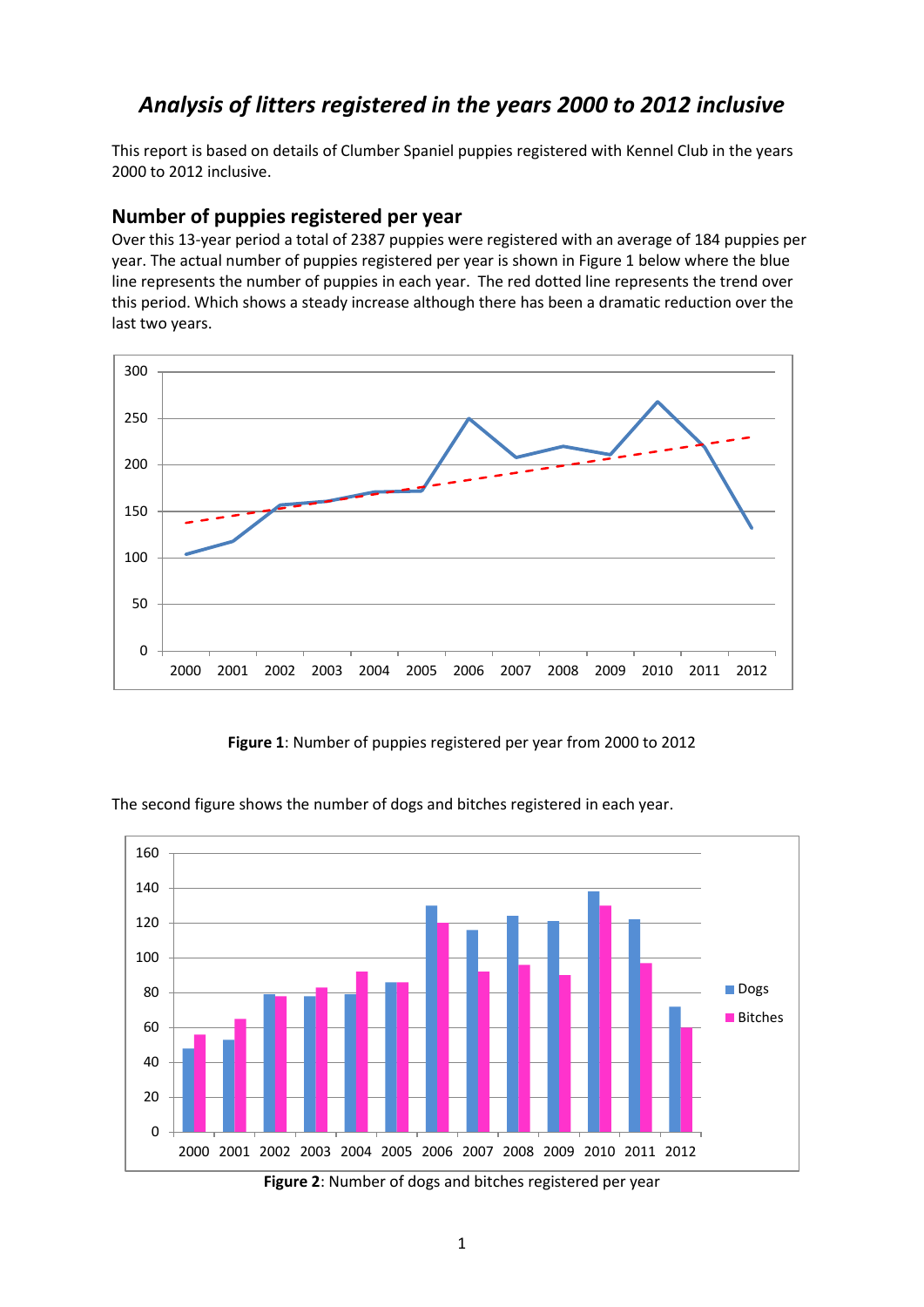## **Number of litters per year**

During this 13 year period, puppies were registered from a total of 454 litters with an average of 35 litters per year.

The number of litters per year with puppies registered is shown in Figure 3 below where the blue line represents the actual number of litters, and the red dotted line shows the trend which is increasing although there has been a drop in the number of litters in the last two years.



**Figure 3**: Number of litters per year

## **Number of puppies per litter**

The average number of puppies per litter over this period is 5.26. However as is shown in Figure 4 below the average has fallen slightly over this period.



**Figure 4**: Number of puppies per litter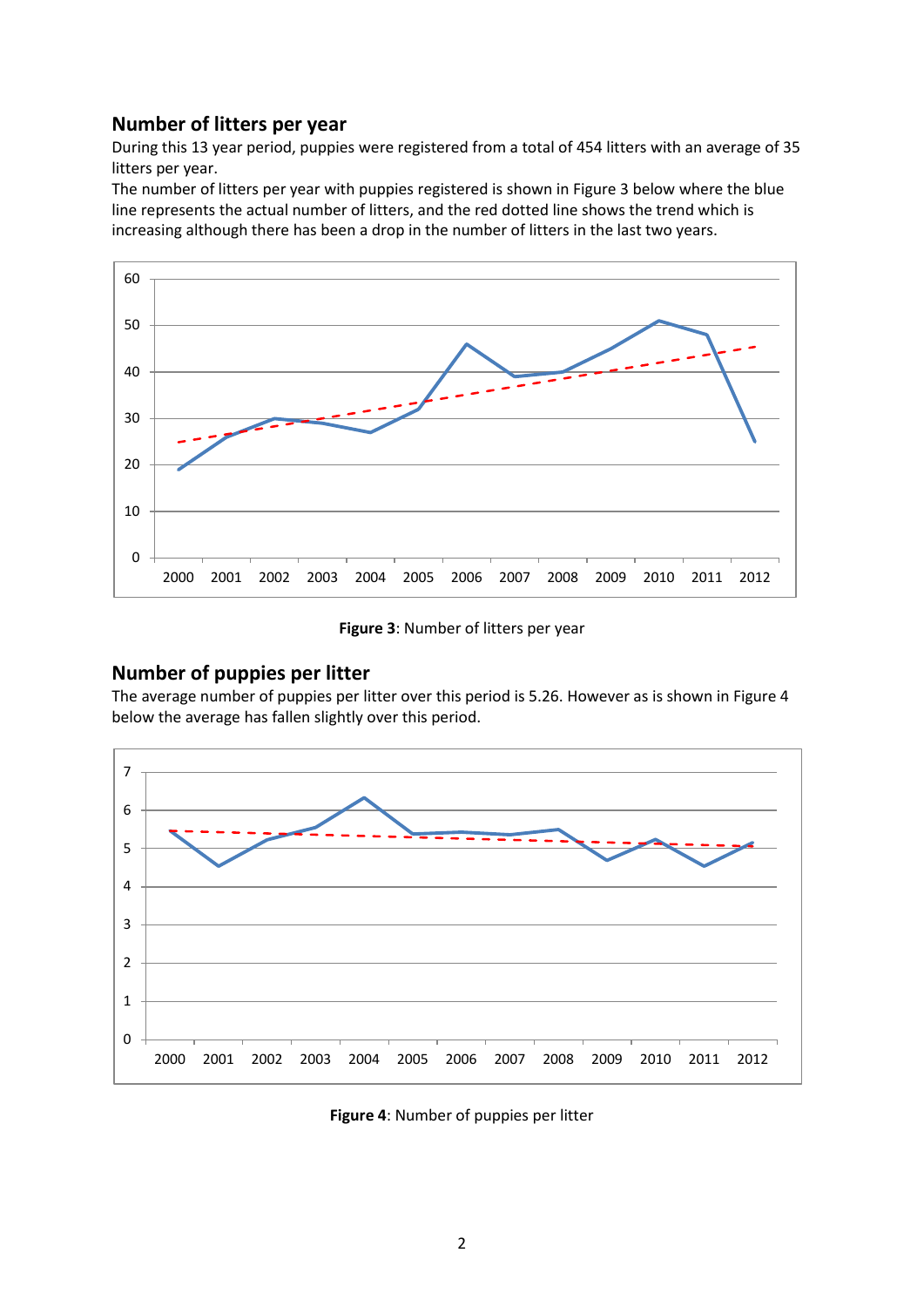# **Coefficient of Inbreeding**

The Kennel Club currently shows the COI for Clumber Spaniels as 21 although they do not say on the web page how they have calculated this. The following table shows the averages over this 13 year period for COIs based on the puppies born and on the matings each year:

|                  | Average<br>COI 5 Gen | Average<br>COI 10 Gen |
|------------------|----------------------|-----------------------|
| Based on matings | 12.64%               | 26.92%                |
| Based on puppies | 12.86%               | 27.10%                |

The next two figures show how the average per year has changed over the 13 year period based firstly on matings and secondly based on puppies registered. Both sets of data show a clear decrease in the average COI 10 Gen over the period but there appears to be a slight increase in the average COI 5 Gen.



**Figure 5**: Average COI per year based on matings



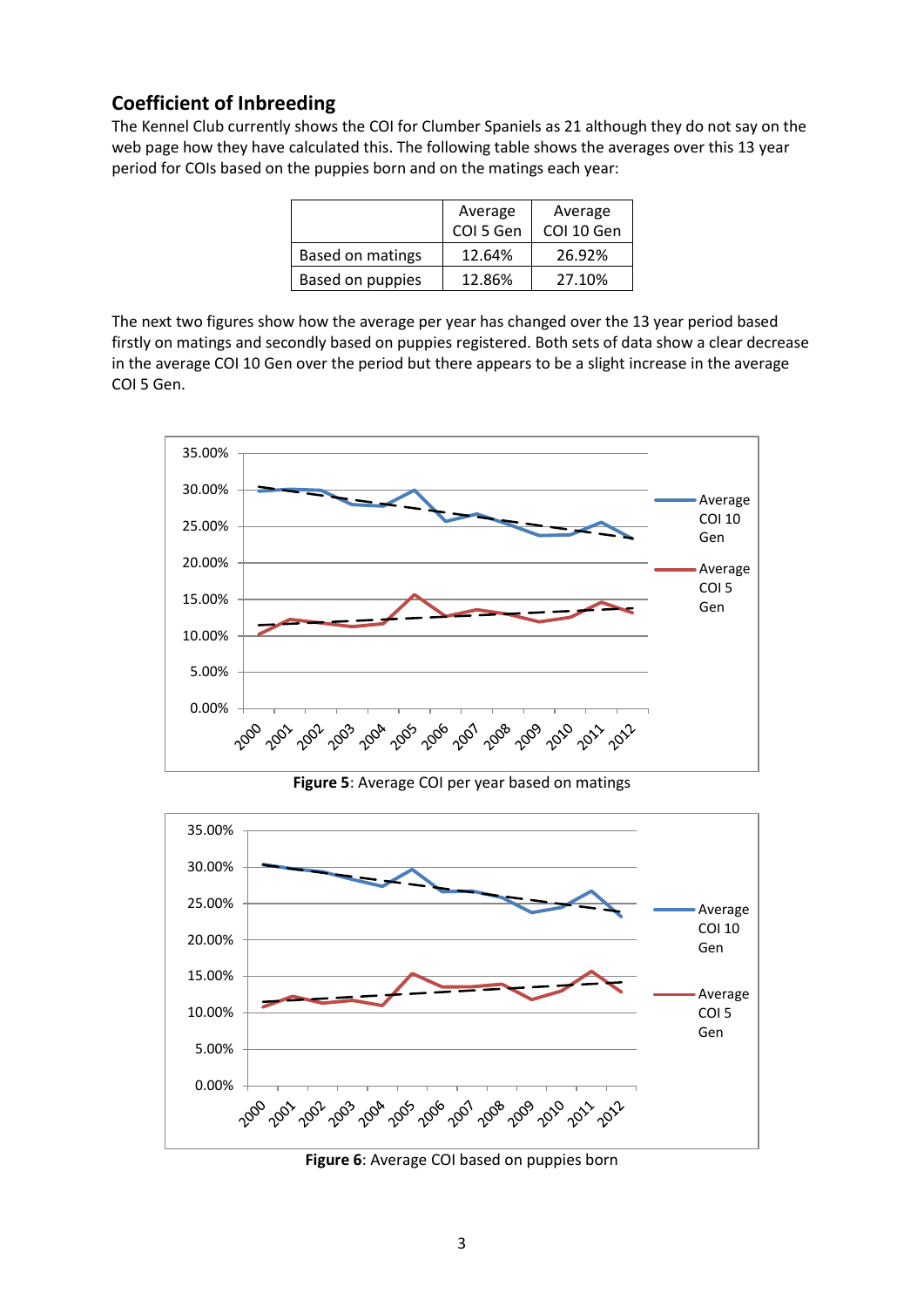## **Stud dogs**

During this 13-year period 142 stud dogs each successfully produced at least one litter. The range was from 1 to 20 successful matings and the table below shows the number of stud dogs for each number of matings in this range, for example at the top of the table 54 dogs achieved one successful mating; and at the bottom there is one dog who had 20 successful matings.

| Number of stud dogs | <b>Number of successful matings</b> |  |  |  |
|---------------------|-------------------------------------|--|--|--|
| 54                  | 1                                   |  |  |  |
| 35                  | 2                                   |  |  |  |
| 18                  | 3                                   |  |  |  |
| 8                   | 4                                   |  |  |  |
| 7                   | 5                                   |  |  |  |
| 5                   | 6                                   |  |  |  |
| 7                   | 7                                   |  |  |  |
| $\overline{2}$      | 8                                   |  |  |  |
| 1                   | 9                                   |  |  |  |
| 3                   | 10                                  |  |  |  |
| 2                   | 11                                  |  |  |  |
| 12                  | 12                                  |  |  |  |
| 1                   | 14                                  |  |  |  |
| 1                   | 18                                  |  |  |  |
| 1                   | 20                                  |  |  |  |

Further analysis of the number of puppies produced by each stud dog showed that 50% of the total number of puppies produced in this period (2387) were sired by just 21 stud dogs. This is illustrated in the next figure.



Figure 7: Percentage of the total number of puppies produced by the top 21 stud dogs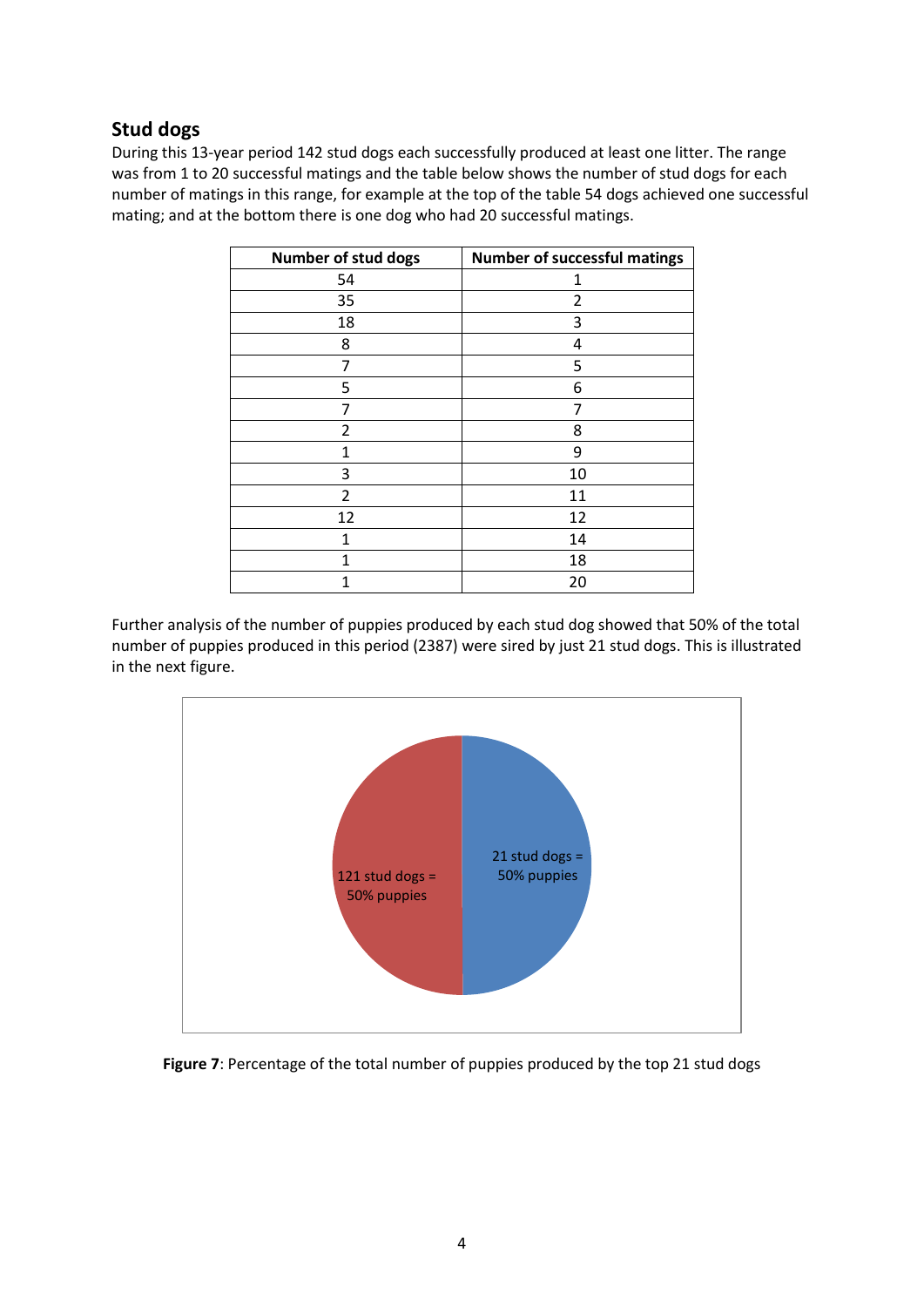The next table lists these 21 dogs in order of the number of litters they produced, which includes the total number of puppies and the average COI scores for their litters.

Those with an average COI 5 Gen of less than 10 for their matings have been highlighted in green, and those with an average COI 5 Gen of more 20 have been highlighted in red.

|                                           |                |            | Average   | Average    |
|-------------------------------------------|----------------|------------|-----------|------------|
| <b>Sire</b>                               | no litters     | no puppies | COI 5 gen | COI 10 gen |
| <b>SEDGEHURST HAWKRIDGE</b>               | 20             | 109        | 18.57%    | 31.10%     |
| <b>TWEEDSMUIR TOP GUNNER</b>              | 18             | 105        | 9.44%     | 24.61%     |
| WESTERLY GAELS DIAMOND DOGS AT SEDGEHURST | 14             | 87         | 13.29%    | 24.00%     |
| <b>TWEEDSMUIR WHITE HUNTER</b>            | 12             | 68         | 7.25%     | 20.50%     |
| <b>BELCRUM BILL CODY</b>                  | 12             | 65         | 6.67%     | 21.67%     |
| SEDGEHURST NETHERSTOWEY                   | 12             | 62         | 23.58%    | 34.42%     |
| <b>BELCRUM ANOTHER ANGUS</b>              | 11             | 65         | 10.18%    | 26.09%     |
| <b>SEDGEHURST TEMPEST</b>                 | 11             | 62         | 24.64%    | 35.27%     |
| <b>SEDGEHURST WITHYCOMBE</b>              | 10             | 67         | 18.50%    | 31.30%     |
| <b>SEALUMBER NEXT GENERATION</b>          | 10             | 63         | 5.10%     | 15.60%     |
| <b>BURNCHILD DOLLAR BILL BELCRUM</b>      | 10             | 50         | 8.70%     | 22.50%     |
| <b>SCHERZANDO HAMISH</b>                  | 9              | 73         | 19.00%    | 35.00%     |
| ERINVEINE EXONERATE FOR ABBYFORD          | 8              | 46         | 8.22%     | 18.44%     |
| <b>TWEEDSMUIR FLY THE FLAG</b>            | 8              | 30         | 16.13%    | 33.13%     |
| <b>ABBYFORD TAW</b>                       | $\overline{7}$ | 51         | 12.75%    | 25.13%     |
| <b>CLUMBERDALE ROYAL WULFF</b>            | 7              | 33         | 15.00%    | 25.71%     |
| <b>FLINTWOOD FELLOW</b>                   | 6              | 35         | 25.00%    | 35.00%     |
| <b>ANBROOK MACALLAN</b>                   | 6              | 33         | 7.83%     | 24.67%     |
| <b>FOULBY WILD BIRD AT TAVIROSH</b>       | 6              | 30         | 12.17%    | 30.83%     |
| <b>VANITONIA U BET I AM</b>               | 6              | 30         | 4.33%     | 14.00%     |
| <b>JUBILWELL RIFF RAFF FOR MAURSETT</b>   | 6              | 27         | 11.00%    | 25.67%     |

### **Brood Bitches**

During this period 289 different bitches each produced at least one litter with live puppies who were registered. The full breakdown of the number bitches and the number of litters they produced is shown in the table below. The top row in the table shows that 185 bitches had one litter while the bottom row shows that one bitch had six litters.

| Number of bitches | Number of litters |  |  |
|-------------------|-------------------|--|--|
| 185               |                   |  |  |
| 63                |                   |  |  |
| 25                |                   |  |  |
| 10                |                   |  |  |
|                   |                   |  |  |
|                   |                   |  |  |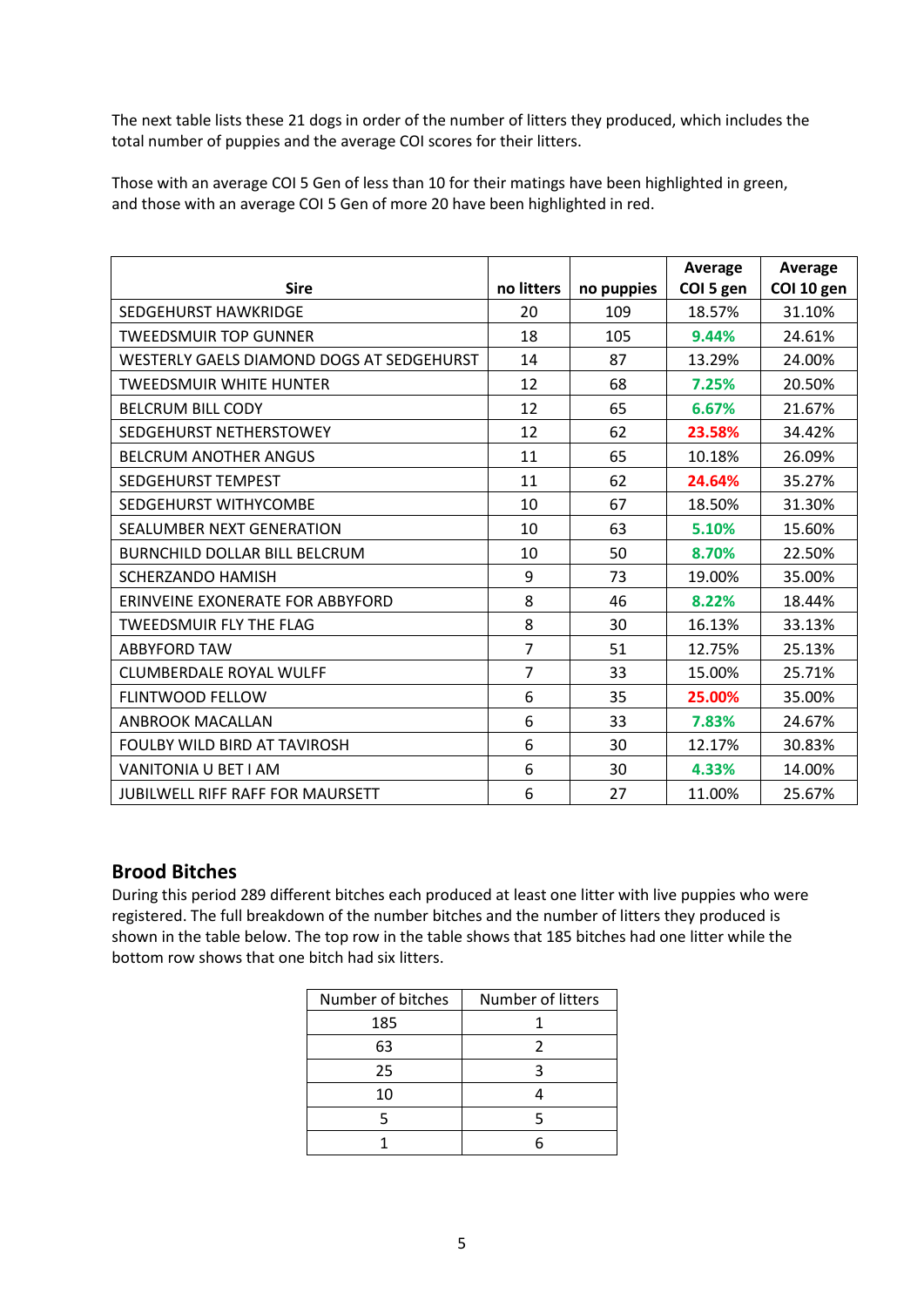The sixteen bitches that had 4 or more litters together produced 428 puppies which is 18% of all the puppies registered in this period. This is shown graphically in the next figure:



**Figure 8**: Percentage of total number of puppies produce by the 16 bitches that had 4 or more litters

The next table shows details of the sixteen bitches that had 4 or more litters. Those with an average COI 5 Gen of less than 10 for their matings have been highlighted in green, and those with an average COI 5 Gen of more 20 have been highlighted in red.

|                                    | No of   | Total no | Average          | Average       |
|------------------------------------|---------|----------|------------------|---------------|
|                                    | litters | puppies  | COI <sub>5</sub> | <b>COI 10</b> |
|                                    |         |          | Gen              | Gen           |
| <b>BELCRUM HOLLY BUSH</b>          | 6       | 31       | 9.50%            | 24.83%        |
| FLINTWOOD SNOWSTORM                | 5       | 23       | 26.60%           | 37.20%        |
| RADEGONDE LUCIE OF WINDMILLWOOD    | 5       | 20       | 19.00%           | 30.80%        |
| SEDGEHURST ASHBRITTLE OF FLINTWOOD | 5       | 43       | 23.00%           | 35.80%        |
| SEDGEHURST HENRIETTA               | 5       | 39       | 19.60%           | 34.60%        |
| THE WHITE PRINCESS OF UIG          | 5       | 27       | 5.20%            | 19.20%        |
| ANBROOK MASQUERADE TO TWEEDSMUIR   | 4       | 25       | 6.75%            | 19.75%        |
| <b>BRONX PLENTY O'TOOLE</b>        | 4       | 18       | 4.75%            | 22.75%        |
| FLINTWOOD SNOWDRIFT OF SLINKETT    | 4       | 23       | 22.00%           | 33.00%        |
| FLINTWOOD SNOWFLAKE MACGIRIAGHT    | 4       | 29       | 14.00%           | 26.00%        |
| <b>SEDGEHURST ARTEMIS</b>          | 4       | 22       | 27.75%           | 38.00%        |
| SEDGEHURST FOXTWITCHEN             | 4       | 23       | 18.50%           | 30.75%        |
| SEDGEHURST LUCINA                  | 4       | 24       | 27.00%           | 37.50%        |
| SEDGEHURST MYRTLEBERRY             | 4       | 24       | 22.25%           | 32.75%        |
| SEDGEHURST STORMWIDGER             | 4       | 34       | 22.50%           | 35.50%        |
| <b>TWEEDSMUIR SOLITAIRE</b>        | 4       | 23       | 11.50%           | 25.50%        |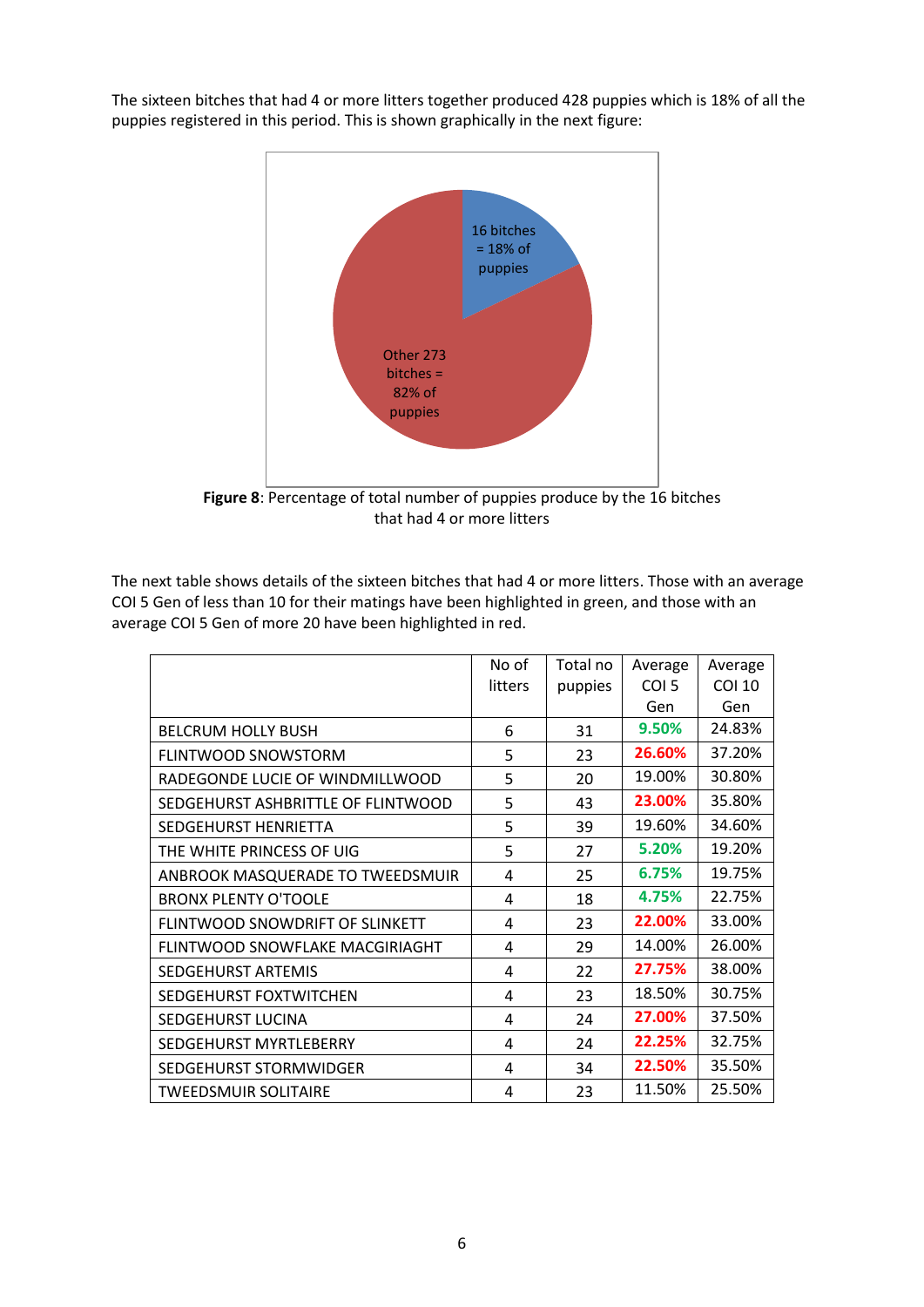# **Analysis of matings**

By sorting the names of the stud dogs and the brood bitches it was found that four matings had been repeated three times during this 13-year period; there were seven instances of a mating being repeated three times; and there were 46 repeat matings.

|                    | frequency |
|--------------------|-----------|
| Mating repeated x4 |           |
| Mating repeated x3 |           |
| Mating repeated x2 | 46        |
| Mating repeated x1 |           |

The next table shows the details of the matings which were repeated three or four times and shows the number of puppies produced and the COIs for the mating. Again those with a COI 5 Gen of less than 10 for the mating have been highlighted in green, and those with a COI 5 Gen of more 20 have been highlighted in red.

| <b>Sire</b>                                       | Dam                                              | Frequency<br>of mating | total no<br>puppies | COI <sub>5</sub><br>gen | COI 10<br>gen |
|---------------------------------------------------|--------------------------------------------------|------------------------|---------------------|-------------------------|---------------|
| SEDGEHURST HAWKRIDGE                              | FLINTWOOD SNOWDRIFT OF<br><b>SLINKETT</b>        | 4                      | 23                  | 22%                     | 33%           |
| <b>SCHERZANDO HAMISH</b>                          | <b>SEDGEHURST HENRIETTA</b>                      | 4                      | 31                  | 19%                     | 35%           |
| <b>DEUCHARS RUAN</b>                              | <b>FLINTWOOD SNOWFLAKE</b><br><b>MACGIRIAGHT</b> | 4                      | 29                  | 14%                     | 26%           |
| SEDGEHURST TEMPEST                                | SEDGEHURST ARTEMIS                               | 3                      | 17                  | 28%                     | 38%           |
| <b>RADEGONDE HUBERT OF</b><br><b>BABBINSBRIAR</b> | <b>DEEPFLEET FLICK OF</b><br><b>BABBINSBRIAR</b> | 3                      | 11                  | 22%                     | 33%           |
| <b>GALADHRIM RAGAMUFFIN</b><br><b>ROMEO</b>       | ANTONINE FOR YOUR EYES<br>ONLY                   | 3                      | 21                  | 21%                     | 41%           |
| CLUMBERDALE ROYAL WULFF                           | <b>ALLORJENN BREE</b>                            | 3                      | 11                  | 15%                     | 26%           |
| <b>BELCRUM ANOTHER ANGUS</b>                      | <b>BELCRUM HOLLY BUSH</b>                        | 3                      | 18                  | 13%                     | 28%           |
| <b>BELCRUM BILL CODY</b>                          | THE WHITE PRINCESS OF UIG                        | 3                      | 19                  | 4%                      | 19%           |
| <b>ICKYTICKER GORDON WALTER</b>                   | SUNRISE SMILE OF SAMDAN                          | 3                      | 5                   | 0%                      | 9%            |